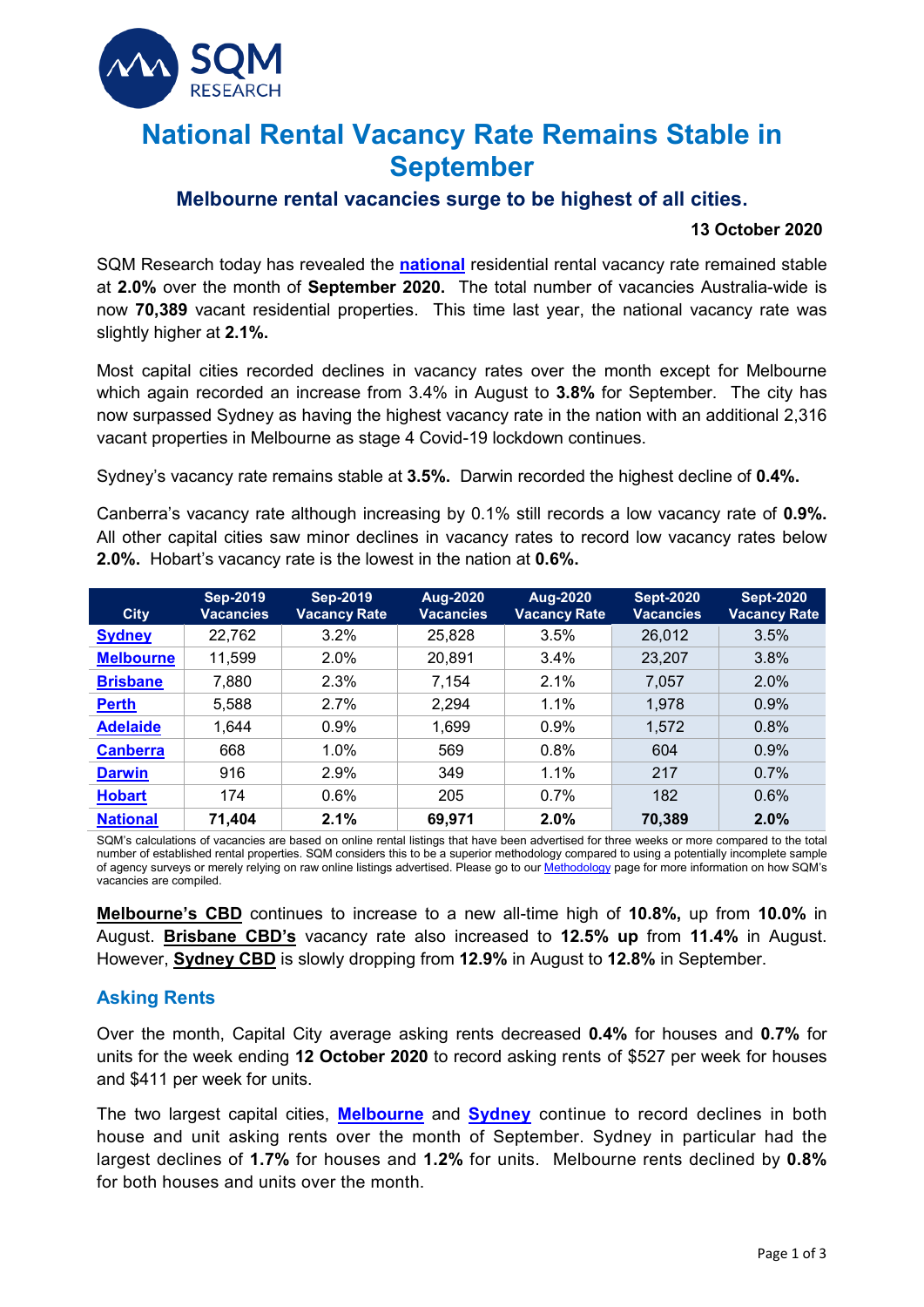

However, **[Perth,](https://sqmresearch.com.au/weekly-rents.php?region=wa%3A%3APerth&type=c&t=1) [Darwin](https://sqmresearch.com.au/weekly-rents.php?region=nt-Darwin&type=c&t=1)** and **[Hobart](https://sqmresearch.com.au/weekly-rents.php?region=tas-Hobart&type=c&t=1)** all recorded rental increases in both houses and units with Hobart recording the highest rental growth in the nation for both houses and units, **3.2%** and **3.4%** respectively.

Darwin increased by **1.9%** for house rents and **1.8%** for unit rents. Perth's rental increases were smaller for houses, **0.4%** but units increased **1.4%.**

**[Adelaide](https://sqmresearch.com.au/weekly-rents.php?region=sa-Adelaide&type=c&t=1)** recorded a **1.2%** increase in house rents but a minor **0.3%** decline in unit rents. **[Canberra](https://sqmresearch.com.au/weekly-rents.php?region=act-Canberra&type=c&t=1)** recorded a **1.3%** decline in house rents but a **1.5%** increase in unit rents. **[Brisbane](https://sqmresearch.com.au/weekly-rents.php?region=qld-Brisbane&type=c&t=1)** saw a **0.7%** increase in house rents and unit rents remained stable.

Year on year, Sydney and Melbourne recorded declines in asking rents for both houses and units, Sydney in particular recording a high **8.9%** decline for both houses and units in September 2019.

| <b>SQM Research Weekly Rents Index</b> |                   |       |                             |                                  |                               |  |  |  |  |
|----------------------------------------|-------------------|-------|-----------------------------|----------------------------------|-------------------------------|--|--|--|--|
| Week ending: 12 October 2020           |                   | Rent  | Change on<br>previous week  | <b>Rolling month</b><br>% change | 12 month<br>% change          |  |  |  |  |
| <b>Sydney</b>                          | <b>All Houses</b> | 611.7 | $-3.7$ $\blacktriangledown$ | $-1.7\%$ $\blacksquare$          | $-8.9\%$ $\blacksquare$       |  |  |  |  |
|                                        | <b>All Units</b>  | 452.1 | $-2.1$ $\blacktriangledown$ | $-1.2\%$ $\blacksquare$          | $-8.9\%$ $\blacksquare$       |  |  |  |  |
| <b>Melbourne</b>                       | All Houses        | 515.3 | $-0.3$ $\blacktriangledown$ | $-0.8\%$ $\blacksquare$          | $-2.2\%$ $\blacksquare$       |  |  |  |  |
|                                        | All Units         | 390.2 | $-0.2$ $\blacktriangledown$ | $-0.8\%$ $\blacksquare$          | $-5.1\%$ $\blacktriangledown$ |  |  |  |  |
| <b>Brisbane</b>                        | <b>All Houses</b> | 467.4 | $2.6 \triangle$             | $0.7\%$ $\blacktriangle$         | $1.1\%$ $\blacktriangle$      |  |  |  |  |
|                                        | All Units         | 377.1 | $-0.1$ $\blacktriangledown$ | $0.0\%$ $\blacktriangledown$     | $-0.6\%$ $\blacksquare$       |  |  |  |  |
| <b>Perth</b>                           | <b>All Houses</b> | 473.1 | $-0.1$ $\blacktriangledown$ | $0.4\%$ $\triangle$              | $6.8\%$ $\triangle$           |  |  |  |  |
|                                        | <b>All Units</b>  | 362.3 | 1.7 <sub>A</sub>            | $1.4\%$ $\triangle$              | $7.6\%$ $\triangle$           |  |  |  |  |
| <b>Adelaide</b>                        | <b>All Houses</b> | 416.9 | $0.1 \triangle$             | $1.2\%$ $\triangle$              | $5.1\%$ $\triangle$           |  |  |  |  |
|                                        | <b>All Units</b>  | 315.3 | 0.7 <sub>A</sub>            | $-0.3\%$ $\blacksquare$          | $1.9\%$ $\blacktriangle$      |  |  |  |  |
| <b>Canberra</b>                        | <b>All Houses</b> | 623.9 | $0.1 \triangle$             | $-1.3\%$ $\blacksquare$          | $1.4\%$ $\triangle$           |  |  |  |  |
|                                        | <b>All Units</b>  | 479.8 | $3.2 \triangle$             | $1.5\%$ $\blacktriangle$         | $3.8\%$ $\triangle$           |  |  |  |  |
| <b>Darwin</b>                          | <b>All Houses</b> | 526.6 | $-1.6$ $\blacktriangledown$ | $1.9\%$ $\blacktriangle$         | $1.5\%$ $\triangle$           |  |  |  |  |
|                                        | <b>All Units</b>  | 369.0 | $4.0 \triangle$             | $1.8\%$ $\triangle$              | $-3.3\%$ $\blacksquare$       |  |  |  |  |
| <b>Hobart</b>                          | <b>All Houses</b> | 454.5 | $-1.5$ $\blacktriangledown$ | $3.2\%$ $\triangle$              | $4.4\%$ $\triangle$           |  |  |  |  |
|                                        | <b>All Units</b>  | 382.6 | $2.4 \triangle$             | $3.4\%$ $\triangle$              | $-5.2%$ $\blacksquare$        |  |  |  |  |
| <b>National</b>                        | <b>All Houses</b> | 463.0 | $-4.0$ $\blacktriangledown$ | $0.2\%$ $\blacktriangle$         | $4.8\%$ $\triangle$           |  |  |  |  |
|                                        | All Units         | 369.0 | $1.0 \triangle$             | $-0.5%$ $\blacktriangledown$     | $1.7\%$ $\triangle$           |  |  |  |  |
| <b>Cap City Average</b>                | <b>All Houses</b> | 527.0 | $-1.0$ $\blacktriangledown$ | $-0.4\%$ $\blacksquare$          | $-3.1\%$ $\blacksquare$       |  |  |  |  |
|                                        | <b>All Units</b>  | 411.0 | $-1.0$ $\blacktriangledown$ | $-0.7\%$ $\blacksquare$          | $-5.5\%$                      |  |  |  |  |

Source[: www.sqmresearch.com.au](http://www.sqmresearch.com.au/)

SQM's calculations of vacancies are based on online rental listings that have been advertised for three weeks or more compared to the total number of established rental properties. SQM considers this to be a superior methodology compared to using a potentially incomplete sample of agency surveys or merely relying on raw online listings advertised. Please go to ou[r methodology page](https://sqmresearch.com.au/pdfs/methodologydocumentrentsindex.pdf) for more information on how SQM's vacancies are compiled.